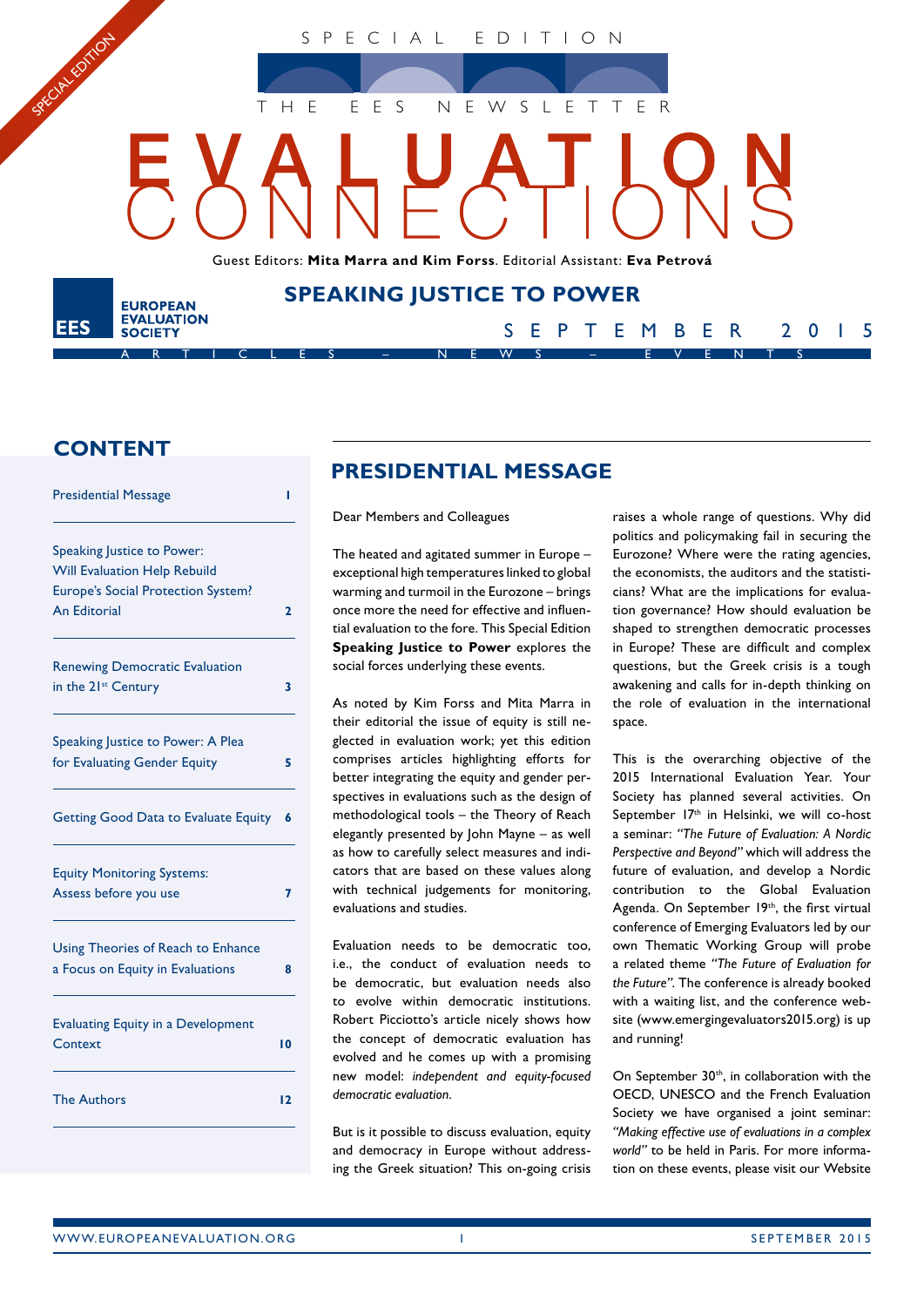<span id="page-1-0"></span>www.europeanevaluation.org. On October 28<sup>th</sup> the Institute for Managing Sustainability (Vienna University of Economics and Business), in collaboration with the Austrian Development Agency and the EES, will sponsor a symposium in Vienna about *"Evaluating the Sustainable Development Goals – New Challenges for Research, Policy and Business"*. For details please click: www.sustainability.eu/?k=SDG\_ symposium&s=home&u=&lang=en.

And last but not least, our pilot initiative, the Voluntary Evaluator Peer Review, which we launched jointly with the UK Evaluation Society will soon be in the process of recruiting EES members who volunteer to be reviewed. Let me underline that this is not a test -pass or fail. Instead it aims to help enhance and develop evaluators' skills. We will also need volunteers with extensive experience to carry out the evaluators' review. More details about this process will be provided in a few weeks through emailing and/or you can visit our Website: www. europeanevaluation.org/search/node/VEPR

Finally EES will be present at the closing event of the Evaluation Year where we will be active in shaping the Global Evaluation Agenda. Let me also take this opportunity to remind you that our 12th EES Biennial Conference: **Evaluation Futures in Europe and beyond: Connectivity, Innovation and Use** will take place in Maastricht, The Netherlands on 28, 29, 30 September 2016, with the pre-conference on 26 and 27 September.

And lastly I very much hope that you'll enjoy reading this Special Edition of Connections and that you will see fit to use our Website to interact with evaluation colleagues and sends us feedback about EES work www.europeanevaluation.org.

Claudine Voyadzis, President

# **SPEAKING JUSTICE TO POWER: WILL EVALUATION HELP REBUILD EUROPE'S SOCIAL PROTECTION SYSTEM? AN EDITORIAL**

### **Kim Forss and Mita Marra**

Europe has long understood the importance of addressing equitable issues by providing a system of social protection. Most European countries have recognized that good systems of social protection can lead to improved overall economic performance, as individuals are more willing to take the entrepreneurial risks that lead to higher economic growth.

Yet, in many parts of Europe, today, high unemployment (11% on average, 25% in the worst-affected countries), combined with austerity-induced cutbacks in social protection, has resulted in unprecedented increases in vulnerability and social inequalities. The implication is that the decrease in societal wellbeing may be far larger than that indicated by conventional GDP measures – numbers that already are bleak enough, with most countries showing that real (inflation-adjusted) per capita income is lower today than before the crisis – a lost half-decade.

Last October, the 11<sup>th</sup> EES Conference held in Dublin explicitly addressed the issue of social equity as the central theme for evaluators to articulate in many plenary and parallel sessions. This emphasis is warranted since it is still overlooked in evaluation work. Of the three Es pursued by governments around the world – efficiency, economy and equity, both

policy analysts and evaluators have devoted far more effort to measuring and evaluating the first two. With the intent of helping to redress the balance we edited for Transaction Publishers a volume of essays entitled: "Speaking Justice to Power. Ethical and Methodological Challenges for Evaluators."

In theory, equity should be one of the main criteria in the assessment of worth and merit. Equity is concerned with grand societal themes such as the distribution of power and influence, the rights and duties of people, and the quality of life. These themes have attracted the attention of influential thinkers since ancient times: Plato and Aristotle, Thomas Aquinas, Machiavelli, Rousseau, Smith, Marx, and in recent times Rawls, Nozick, Nussbaum and Sen, etc. The same themes should attract – and challenge – evaluators too.

Most of us refer to equity when we talk about public policy; the tax structure, recruitment to schools, participation in elections, access to health care and the way we are treated in it – to name but a few subjects. We often refer to equity when we talk about the private sector as well, and equity is a central concern in many civil society organizations. Equity is everywhere. But does it play an important role in the evaluation discourse?

To be sure, the concept of equity entails ambiguous value considerations, and it is culturally grounded. Thus it is challenging for evaluators of public program to operationalize, contextualize, measure and judge it. Even stakeholder engagement, an ubiquitous practice for evaluators, does not necessarily reduce, and may even increase, the challenge of measuring equity fairly and consistently (Newcomer 2014).

The report by the International Commission on the Measurement of Economic Performance and Social Progress (chaired by Nobel Prize Joe Stiglitz) emphasized that GDP is not a good measure of how well an economy is performing. UNDP reports remind us of the importance of this insight. They demonstrate that too much has been sacrificed on the altar of GDP fetishism. Regardless of how fast GDP grows, an economic system that fails to deliver gains for all of its citizens, and in which a rising share of the population faces increasing insecurity, is, in a fundamental sense, a failure. Equally policies, like austerity, that increase insecurity and lead to lower incomes and standards of living for large proportions of the population are deeply flawed.

What contribution can evaluation offer to address such equity-based issues, specifically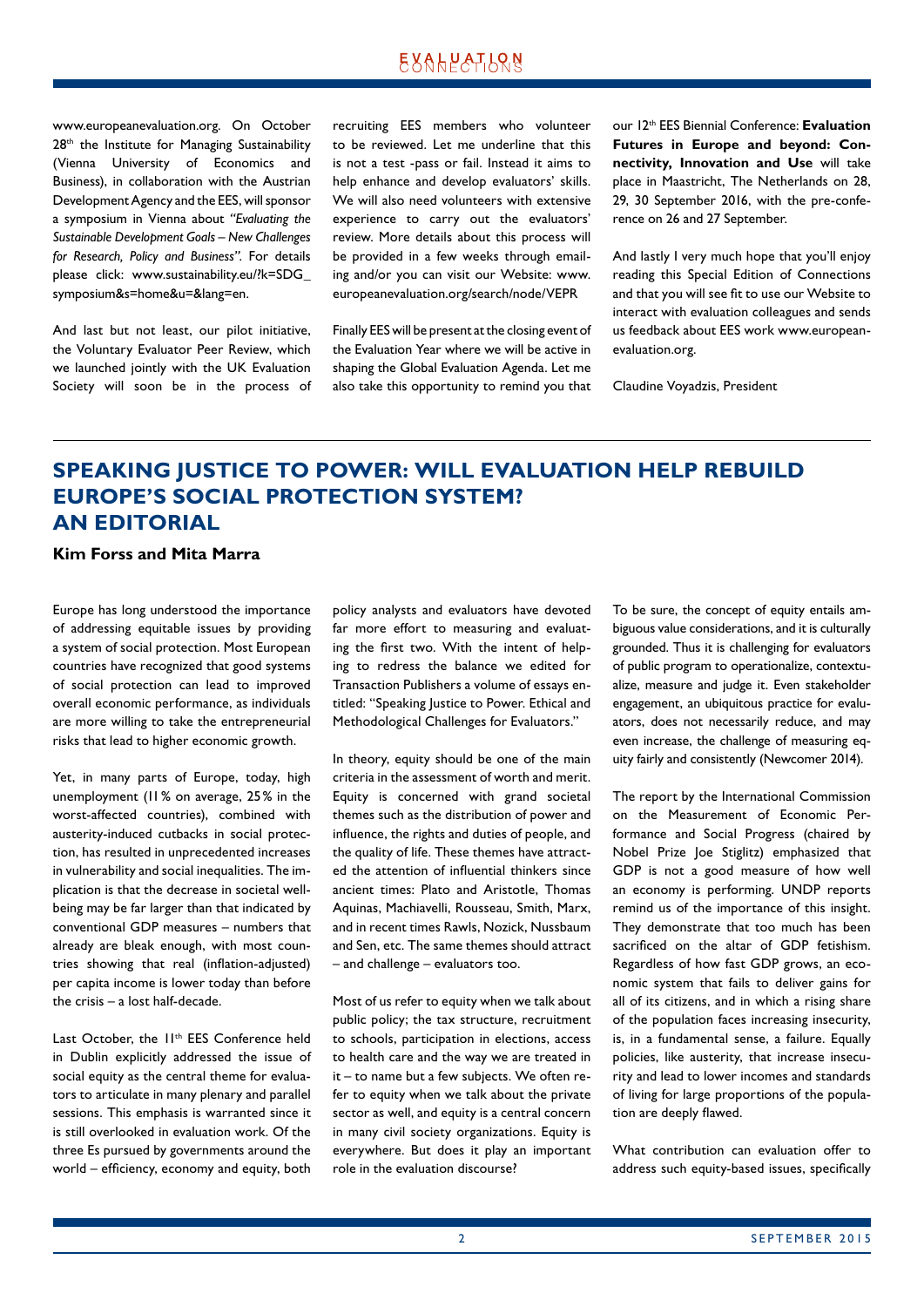## <u> EXAHPATIONS</u>

<span id="page-2-0"></span>within the EU? What value basis can evaluators refer to when they analyze results and impact? How do evaluation teams arrive at conclusions on fairness, justice, equity and equality, and how can those processes be made transparent and gain credibility and legitimacy? What are the challenges evaluators face in data collection and analysis when pursuing the equity questions?

"Speaking justice to power" seeks to address these controversial issues organizing chapters around three themes. The first is 'Equity in Theory: What Evaluation Implications'. It presents different social science strands that have underpinned such notions as social justice, equity and equality to the extent to which they are used in evaluation practice. The second "Equity in Evaluation Approaches: What Challenges for Evaluators?" highlights equity in evaluation approaches, evaluators' mandate as well as stakeholders' expectations around evaluation. The third "Equity in Program Evaluation: Lessons Learnt" presents real world evaluations, which have dealt with equity-related issues, such as climate change, fair trade, reproductive health, employment promotion, child rights, and the rights of ethnical groups and minorities, as well as women in international aid programs.

For all the authors of this book public policy is not merely a set of mechanistically juxtaposed measures. It is instead conceived as endogenously generated measures implemented within complex contexts, where values, rules, and social norms shape social change. Authors' efforts to incorporate equity into evaluation work range over vastly different geographical settings. They have also addressed equity in interventions from social and environmental perspectives. The articles in this special issue of Connections draw on their insights with a view to influence evaluation work in the European space and to contribute to European political, economic and institutional reform.

The articles in this special issue of Connections draw on authors' insights with a view to influence evaluation work in the European space and to contribute to European political, economic and institutional reform. In particular, from a democratic perspective, Picciotto provocatively stigmatizes dominant public policy paradigms and related evaluation approaches. The latter are underpinned by those very premises, which do not adequately promote inclusion (working with underrepresented and powerless groups); dialogue (getting stakeholders to understand each other) and deliberation (reasoned discussion of issues, values and findings). Marra's article is a plea to address gender equity through a multi-level approach to assess power relations and the distribution of work and caring between men and women. By referring to the Canadian experience in evaluating the access of underrepresented groups in the federal public service, Barrados stresses the importance of defining the groups or individuals that are underrepresented, while getting good data to measure the size of the designated groups and the proportion expected in the public service. Wilkin uncovers the different perspectives underlying monitoring and reporting systems, which – even as framed in terms of poverty, opportunity, well-being, progress, disadvantage, quality of life, social inclusion, development and capabilities – may still miss issues for particular sub-populations, and conceal highly relevant trends. Mayne highlights the methodological relevance of theories of reach, which describe how and why the activities undertaken by a program are expected to (or have) lead to the realization of the desired results for a specific reach group. Finally Klove's article wraps up this special issue's collection, relaunching universalism as the welfare state approach that in Europe and, specifically across Nordic countries, over several decades has proved to assure more equitable outcome within society. This contribution, which is not drawn on the book chapter, may inspire a new social equity policy agenda both within Europe and throughout developing countries.

n

# **RENEWING DEMOCRATIC EVALUATION IN THE 21st CENTURY1**

### **Robert Picciotto**

Is evaluation up to the challenge of an unprecedented social crisis that is sparing no region and no country? Are current evaluation approaches fit for purpose? What is to be done? To address these questions this article surveys global trends, examines the trajectory of evaluation policy and considers the adequacy of dominant evaluation models.

Whereas in 1942 there were only twelve democracies 122 countries or 63 percent of the 195 United Nations members are now classified as electoral democracies<sup>2</sup>. However progress has stalled. For the eighth

consecutive year Freedom House's annual report has reported setbacks<sup>3</sup>. Modern authoritarianism is on the march. Its appeal lies in promises of rapid economic development.

Thirteen countries have managed to grow for twenty five years or more at an average annual rate of 7 percent or more using export led strategies<sup>4</sup>. The list includes China where the Communist Party has a stranglehold on power; Hong Kong and Singapore classified by Freedom House as 'partly free; Oman where political parties are banned as well as Thailand where democracy is under threat.

Vested interests have captured the commanding heights of the global economy. They are increasingly undermining the workings of western democracy. Conflict of interest is now rife within the evaluation world. For example pharmaceutical companies' controls over evaluation have introduced systematic biases in the conduct of drug control trials<sup>5</sup>. Evaluation practice has not been immune to these trends.

Dominant public policy paradigms have always shaped evaluation concepts and policies<sup>6</sup>. Don Campbell's *"experimenting society"* was emblematic of the 1950's. A *dialogue-oriented*,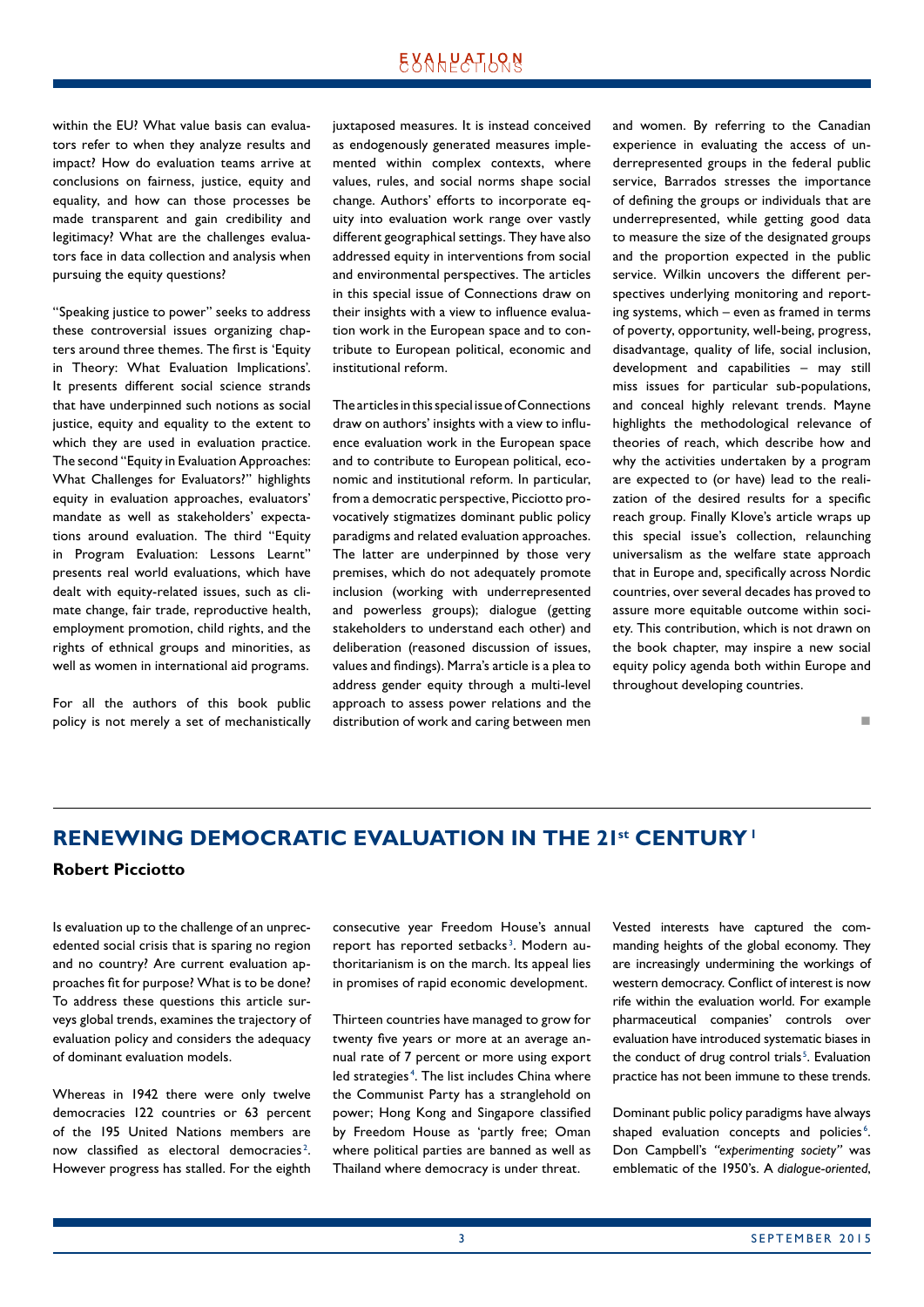|                                      | <b>Traditional democratic</b><br>evaluation                        | Deliberative democratic<br>evaluation                   | Independent and equity focused<br>democratic evaluation              |
|--------------------------------------|--------------------------------------------------------------------|---------------------------------------------------------|----------------------------------------------------------------------|
| Authorizing environment              | Liberal democracy; "town<br>meeting" or village pump<br>democracy. | Partial or illiberal democracy;<br>developmental state. | Authoritarian, patrimonial or captured<br>by vested interests.       |
| Evaluator role                       | Neutral brokering; facilitation,<br>etc.                           | Activist; inclusive; empowers<br>disadvantaged groups.  | Autonomous, Owns evaluation<br>product.                              |
| Fee dependence on program<br>manager | Yes                                                                | Yes – mostly                                            | No. Funded independently.                                            |
| Recommendatory                       | No.                                                                | Yes                                                     | Yes as part of civic engagement<br>in decision making.               |
| Advocacy                             | No                                                                 | $Yes - to level the procedural$<br>playing field.       | $Yes - as commitment to a more$<br>equitable and democratic society. |

### **Table 1: Democratic evaluation models.**

participatory and pluralistic wave surged in the late 1960's. The political winds shifted to the right in the eighties and a *neo-liberal* wave engulfed the evaluation discipline. We are now surfing an *evidence based* wave that restores experimentalism as the privileged approach.

These trends have affected evaluation thinking and practice everywhere. Private foundations have promoted the export of experimental evaluation to the developing world: the internationalization tide and the evidence based wave have merged. Evaluation is now "international in the sense of being at the same time more indigenous, more global and more trans-national"<sup>7</sup>. By the end of 2012 the International Organization for Cooperation in Evaluation had identified 114 evaluation groupings. Internationalization has also propelled evaluation towards patrimonial governance frameworks and illiberal regimes<sup>8</sup>.

Counter-currents have begun to materialize. Disenchantment with neo-liberal policies is spreading. Inequality is high and getting worse<sup>9</sup>. The hollowing of the middle class is generating popular pressure for change. By now, forty percent of the world's wealth is owned by the richest one percent of the population while the poorest half own only one percent. Over a third of the wealth is owned by the richest 0.5% of the world population while more than two thirds of the world's population (68%) share only 4%.

From a democratic perspective the three currently dominant approaches to evaluation fall short. The first emphasizes *accountability and compliance*. It examines how public resources are used to reach goals that are almost invariably set by the prevailing power structure. The second focuses on the pursuit of *knowledge*: akin to social science research it emphasizes attribution oriented evaluations that evoke the *value free* scientific approach. Similarly the *utilization- focused evaluation*  model<sup>10</sup> is akin to management consulting and it has contributed to the social timidity of evaluation agendas.

What about the Barry MacDonald democratic evaluation model? It was full of promise when it arose in the mid-seventies in the United Kingdom. It is a non-recommendatory information service to the community. It tasks evaluators to act as brokers between differing groups. It offers confidentiality to informants and gives them control over the information. It works well in authorizing environments where communicative rationality prevails and ethical discourse influences decision making. But given its neutral brokering stance it is ill adapted to the very contexts where it is most needed<sup>11</sup>.

To promote the interests of the least fortunate Ernest House refined the MacDonald model. His model stresses three principles: *inclusion* (working with underrepresented and powerless groups); *dialogue* (getting stakeholders to understand each other) and *deliberation* (reasoned discussion of issues, values and findings). In this new, value based incarnation the "evaluator is not a passive bystander, an innocent facilitator, or a philosopher kind who makes decisions for others, but rather a conscientious professional who adheres to carefully considered principles"<sup>12</sup>. Undoubtedly this activist stance is better adapted to authorizing environments that are partially democratic.

However both of these democratic evaluation approaches are hobbled in contexts that do not tolerate dissent and/or for assignments that are closely controlled by evaluation sponsors. In such situations progress towards liberal democratic ideals calls for an alternative model: independent democratic evaluation. It would embrace the vision of evaluation as a morally engaged occupation that amplifies the voice of citizens, resists capture by vested interests and promotes equity.

Independent democratic evaluation would break the chains of fee dependence; assert its autonomy in shaping evaluation agendas and methods and emphasize professional independence as well as fulsome engagement with citizens. It would draw on the procedural neutrality, process innovations and ethical canons of deliberative democratic evaluation but it would not shy away from advocating measures or recommending actions at the service of democratic ideals.

Evaluators operating according to this model would assume ownership of evaluation products and reject assignments that report to decision makers in charge of the intervention being evaluated, reporting instead to a supreme authority (board of directors, parliaments, etc.) or an entity that stands at arm's length from the intervention (e.g. a non-governmental organization in the case of a government sponsored programme)

Undoubtedly all existing evaluation approaches have useful features and fulfil valuable services. But renewing democratic evaluation so that it is fit for purpose in contexts where democracy is absent, social inequities are rampant and/or governance has been captured by vested interests calls for a new approach: independent democratic evaluation (table 1).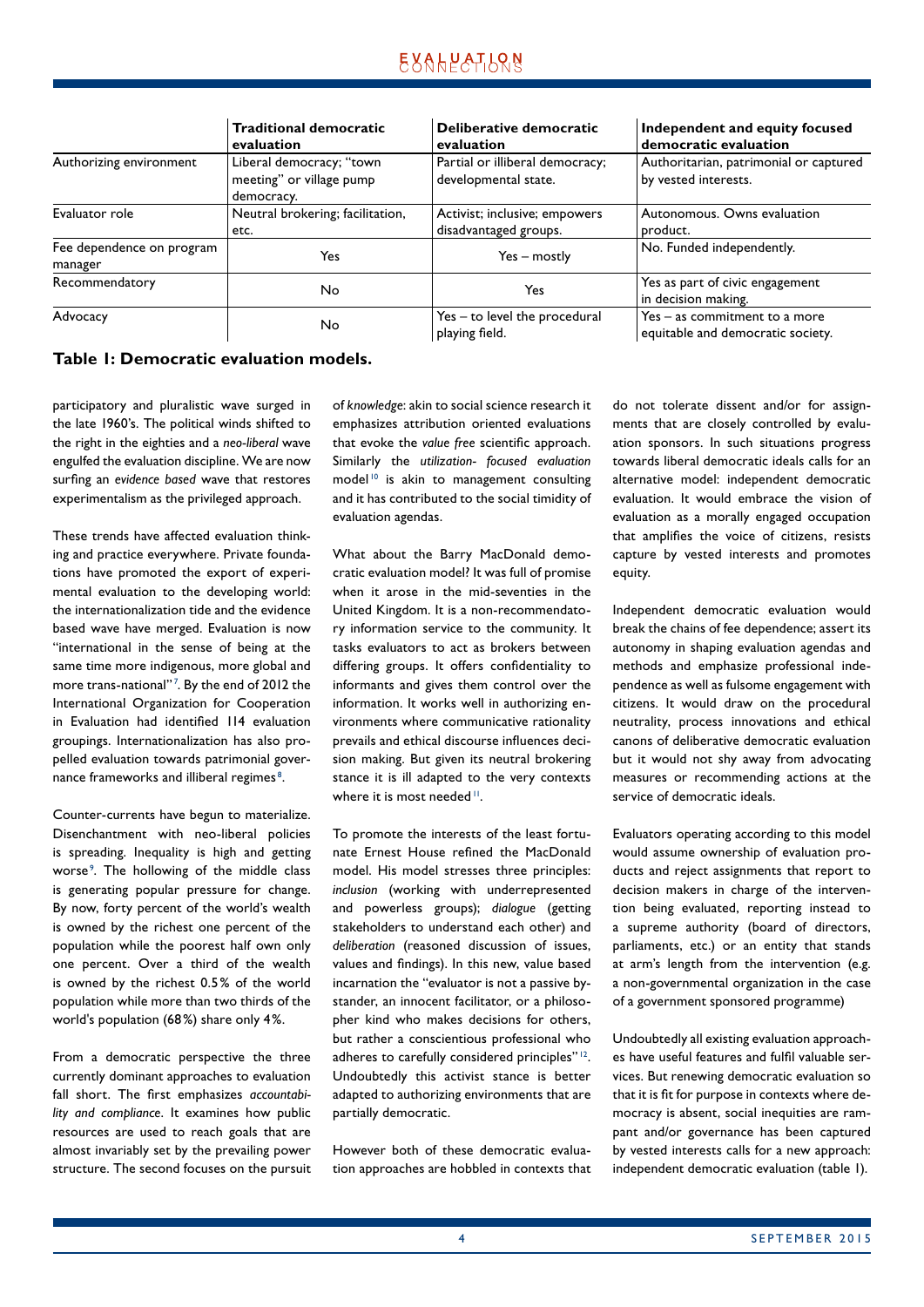- <span id="page-4-0"></span>1. A longer version is available in the special issue of the Evaluation Journal dated April 2015 (Volume 21, Number 2).
- 2. http://www.freedomhouse.org/sites/default/files/Electoral%20Democracy%20Numbers%2C%20FIW%201989-2014.pdf.
- 3. http://www.freedomhouse.org/report/freedom-world/freedom-world-2014#.U76nmZRdUuc.
- 4. At this rate incomes double every decade.
- 5. House, E.R., Blowback, Consequences of Evaluation for Evaluation, American Journal of Evaluation, December 2008 vol. 29 no. 4 416–426. Sage Publications.
- 6. Evert Vedung, Four Waves of Evaluation Diffusion, Evaluation, July 2010, 16:263–277.
- 7. Chelimsky E. and Shadish W., (1997) Evaluation for the 21<sup>st</sup> Century, Sage Publications, London and Thousand Oaks, California.
- 8. Feinstein O. and Porter S. (2014), Reframing Evaluation Capacity Development in Africa; Evaluation Connections, European Evaluation Society, July (http://europeanevaluation.org/sites/default/files/ees\_newsletter/ees-newsletter-2014-06-july-05-web.pdf).
- 9. Pedro Olinto and Jaime Saavedra, An Overview of Global Inequality Trends, World Bank, Inequality in Focus, Volume 1, Number 1, Washington DC, April 2012.
- 10. Patton, M.A. (2008), Utilization-Focused Evaluation, 4<sup>th</sup> Edition, Thousand Oaks, California. Sage Publications.
- 11. Simons, H., (2010). Democratic Evaluation: Theory and Practice, Paper prepared for the Virtual Evaluation Conference, University of the Witwatersrand, Johannesburg, South Africa, May.
- 12. House E.R. and Howe K. R. (1999) Values in evaluation and social research, London and Thousand Oaks, California: Sage Publications.

# **SPEAKING JUSTICE TO POWER: A PLEA FOR EVALUATING GENDER EQUITY**

**Mita Marra**

By the mid-1990s, the EU gender mainstreaming approach had promoted activation and social inclusion programs to balance work and family, as well as subsidies for productive activities across regions and localities. The current challenge is to evaluate these policies through the lenses of gender equity in a systemic way, considering both equality of opportunities and equality of outcomes for men and women.

Evaluation approaches assessing gendersensitive policies have thus far adopted both feminist and gender frames of reference, which present many overlaps but also major differences concerning methods of data collection and analysis let alone the role of the evaluator in using evaluative knowledge within the political arena.

Gender evaluation adopts mixed methods with an emphasis on quantitative methods to identify and analyze sex-disaggregated indicators, within countries or regions. Its major methodological challenge concerns estimation of non-market variables with respect to family care and unpaid work. This is essential in order to quantify the full contribution that women make to society even as they participate to a lesser extent than men in the labor market. Feminist evaluation tends to be more qualitative and based on micro units of analysis, with a strong orientation towards action-research. It focuses on the uniqueness of women's lives and tends to favor qualitative inquiry based on dense and detailed descriptions of contexts and life stories that defy generalization.

Yet, both types of evaluations while rigorous and socially relevant have failed to draw up comprehensive comparative analyses across different political and institutional contexts. Nor have they influenced decisions at the policy level or helped in the design of broad-based strategies capable of modifying traditional gendered power relations, roles and stereotypes. In part this is because the adoption of these approaches has not been systematic and widespread in the evaluation community. Mainstream evaluators do not normally have expertise in gender analysis except for those who make up the networks of the so-called "femocrats" – the professionals who specialize in gender studies mostly within international organizations. Thus, both feminist and gender-based evaluations risk being perceived as ideological, rhetorical or technocratic exercises with limited influence on policy and evaluation circles.

In a recent article (Marra, 2014) I have proposed a multilevel approach to assess gender equity designed to even power relations and re-balance the distribution of work and caring. I contend that the issue is not developing new methods, but rather thinking differently about how to assess gender equity. In Europe as well as in North America, gender inequalities feed into social inequities (like racism, social-class inequalities). The challenge is to uncover whether and how program theories of change address existing inequalities emerging out of layered interpersonal, institutional, socioeconomic, and political interdependencies. Analyzing genders' cooperation in different realms would help characterize the multidimensional notion of social equity in the evaluation of public policies, raising attention on ethical criteria and standards that can be shared within the evaluation community.

From this perspective, power relations, perceptions of gendered roles and the ways in which men and women cooperate in the choice of work and caring are microdimensions of social equity. Any evaluation approach can then explore in the micro domain if and how the space for freedom for men and women is guaranteed and broadened. The level of socioeconomic and human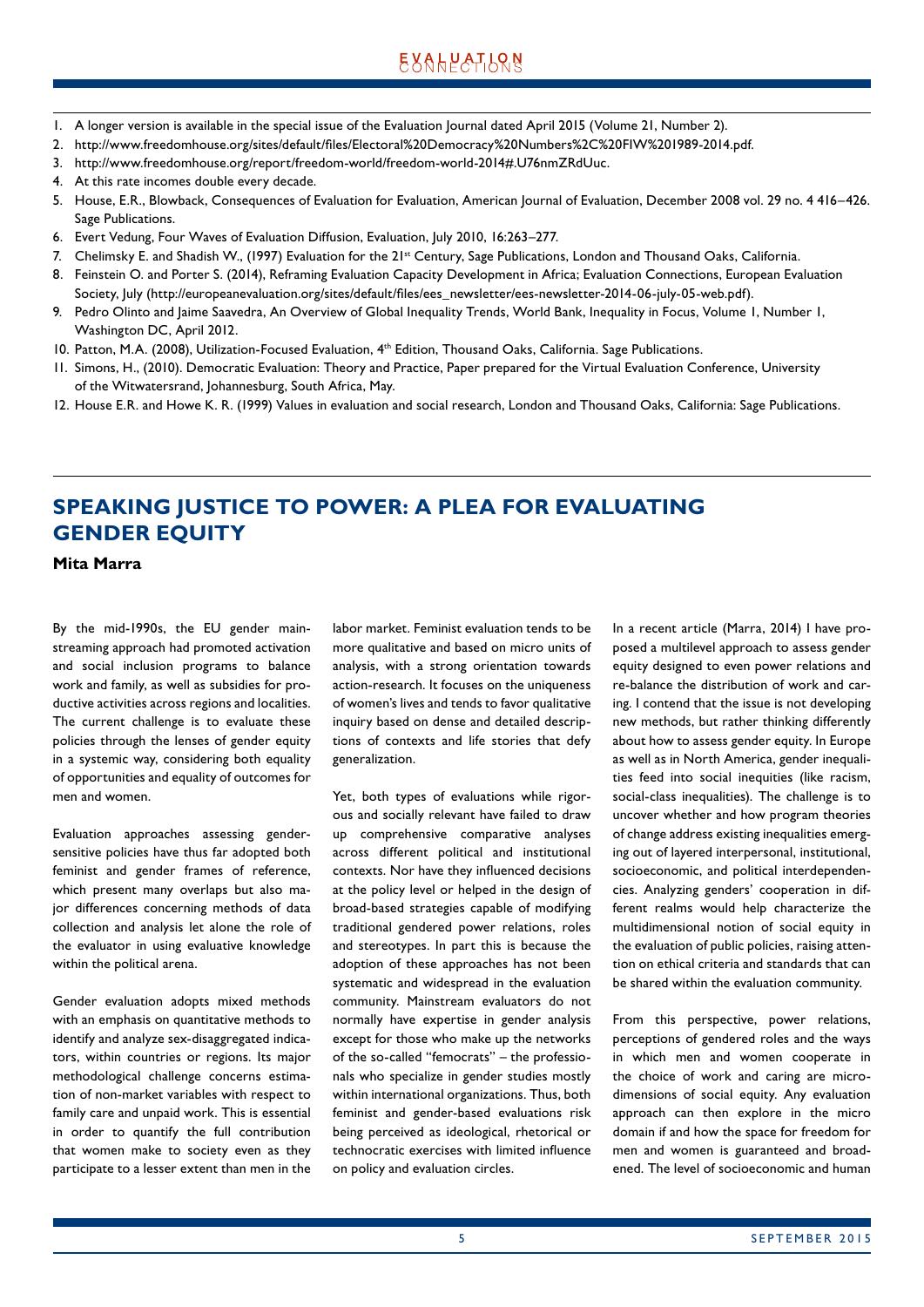<span id="page-5-0"></span>development of a region or country are 'meso' and 'macro' dimensions of social equity that may hinder or accelerate the realization of individual aspirations for professional development and family well-being as well as democratic social, political and institutional processes over time.

These factors interact in complex ways and affect all actors, who bear perceptions, opinions, cultures and values. Crucial is, therefore, to investigate the cultural, motivational, organizational, institutional and political contexts, in search of those emotional, cognitive, and economic mechanisms that generate, sustain, and propagate social cooperation – and specifically cooperation between men and women – over time and through different spaces.

Exploring gender inequities in different realms raises the question of whether gender sensitive ethical principles need to be explicitly shared within the evaluation community over and above the principles of systematic inquiry, competence, honesty, integrity, respect for people, responsibilities for general and public welfare, etc. as articulated by AEA (1995).

Recently the United National Evaluation Group's (UNEG) pointed the way in a Handbook entitled "Integrating Human Rights and Gender Equality in Evaluation – Towards UNEG Guidance" (2011) that provides step by step guidance on how to integrate these dimensions throughout an

evaluation process, helping, in this way not only evaluators, but also evaluation managers, and program managers both within and outside the UN system.

Along with "inclusion" and "participation," the Handbook explicitly articulates the key principle of "fair power relations." Such gender sensitive guidelines will raise awareness and increase compliance over time especially when combined with other initiatives in education, lifelong learning, and ongoing debating within the evaluation community and society as a whole so as to really make a difference against ingrained preconceptions, social norms and stereotypes towards a more equitable society.

#### **References**

American Evaluation Association (1995) "American Evaluation Association Guiding Principles For Evaluators," Task Force of the American Evaluation Association, available on www.eval.org/p/cm/ld/fid=51.

Forss, K. and Mita Marra (2014) [Eds.], Speaking Justice to Power. Ethical and Methodological Challenges for Evaluators. Comparative Policy Evaluation, Volume 21, Transactions Publishers, New Brunswick, US.

Marra, M. (2012) "The Missing Links of the European Gender Mainstreaming Approach. Assessing Work-Family Reconciliation Policies in the Italian Mezzogiorno."

European Journal of Women's Studies 19, no. 3: 349–70.

Nussbaum, M. C. 2000. Women and Human Development in the Capability Approach. Cambridge: Cambridge University Press.

Podems, D. R. 2010. "Feminist Evaluation and Gender Approaches: There's a Difference?" Journal of Multidisciplinary Evaluation 6, no. 14: 1–17.

Robeyns, I. (2007) "When Will Society Be Gender Just?" In The Future of Gender, ed. J. Brown, 54–75. Cambridge: Cambridge University Press.

Seguino, S. 2013. "Toward Gender Justice: Confronting Stratification and Unequal Power." G. neros – Multidisciplinary Journal of Gender Studies 2, no. 1: 1–36.

Sen, A. 1999. Development as Freedom. New York: Albert A. Knopf.

Sielbeck-Bowen, K. A., S.Brisolara, D. Seigart, C. Tischler, and E. Whitmore. 2002. "Exploring Feminist Evaluation: The Ground from Which We Rise." New Directions for Evaluation 96: 3–8.

United Nations Evaluation Group (UNEG) (2011) Integrating Human Rights and Gender Equality in Evaluation. Towards UNEG Guidance, UNEG Human Rights and Gender Equality Task Force, New York.

n

## **GETTING GOOD DATA TO EVALUATE EQUITY**

### **Maria Barrados**

Equity of access to and enjoyment of societal benefits are often expressed social goals in National Charter documents such as Constitutions and Bills of Right. These more general statements of principle are often further set out in laws, policies and programs. Many different approaches have been taken by governments to improve societal equity in different parts of the society.

Initiatives to improve the equality of access and participation of citizens in the benefits of employment have included affirmative action programs where quotas have to be filled, access to overrepresented groups or individuals have to be restricted or limited, or goals and objectives that should be worked towards have to be formulated. For all these policy options the expected outcome is improved participation of underrepresented individuals or groups.

As is often the case the implementation of whichever option is chosen faces a number of challenges, many of which in turn become challenges for the evaluator in the assessment of effectiveness. If program designers and managers have not resolved these issues, the challenge for the evaluator becomes even greater.

Even though decision makers, policy makers and program managers turn to evaluation to assess whether their programs and policies are having the desired results. A number of societal groups are often equally interested in the evaluative results.

The interest in the results of the evaluation of an equity issue is often high since with a limited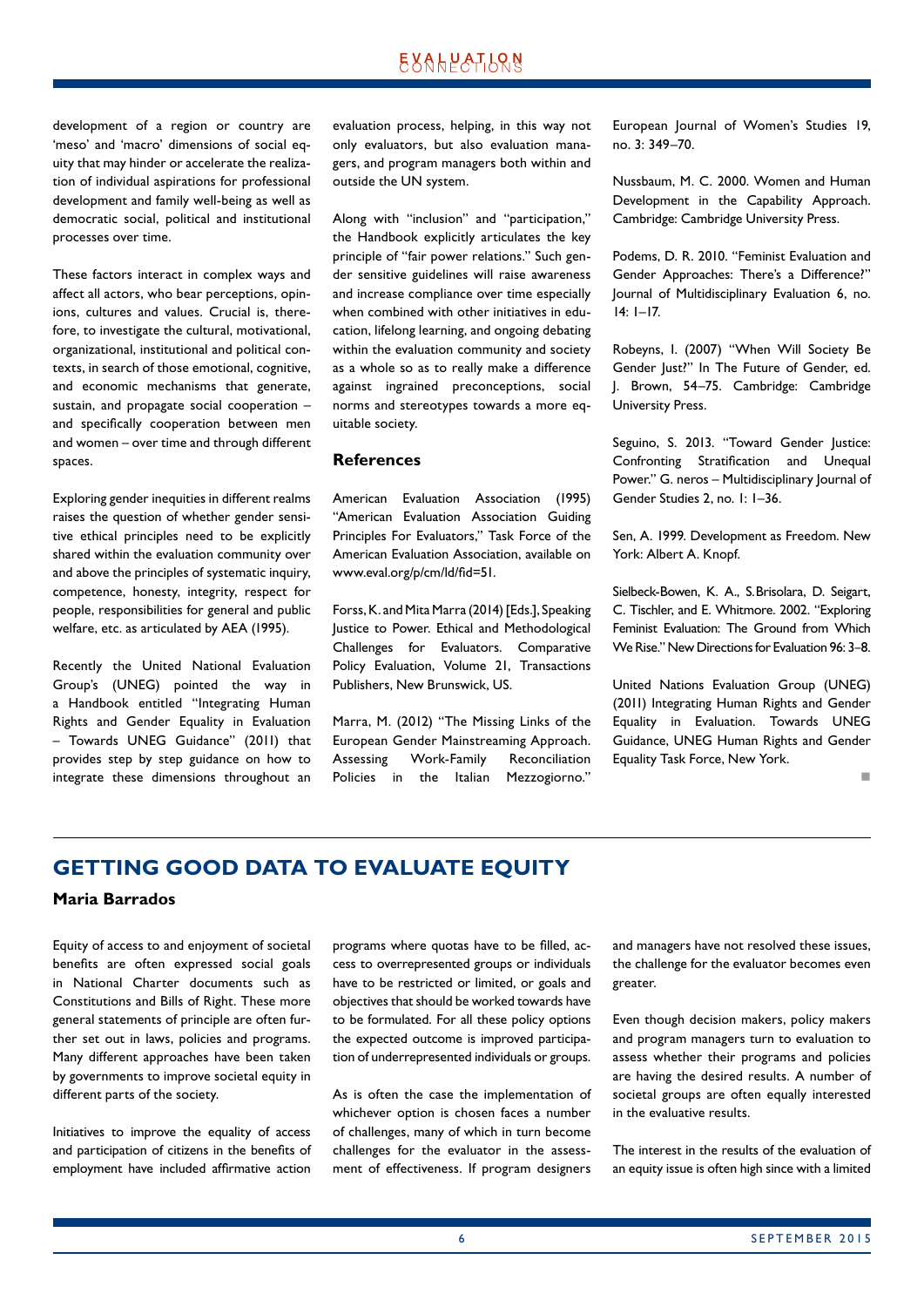<span id="page-6-0"></span>number of positions in the case of employment equity, for example, increasing access and representation of one group goes with reduction of the members of the overrepresented group. Evaluation can be seen an important arbitrator in often charged societal debate.

The experience in Canada in evaluating the effectiveness of legislation and policies to improve the access of underrepresented groups in the federal public service highlights some important methodological and measurement lessons.

The definition of the key elements  $-$  the groups or individuals that are underrepresented and what is to be improved – are the building blocks for programing and evaluation. In Canada rather than "affirmative action" the policy and legislative approach taken was equity of access and participation through continuous improvement. The legislation and regulations set out the expectations for programs and initiatives to provide greater equity and hence greater equality for four designated (considered disadvantaged) groups in Canadian society – aboriginal people, persons with disabilities, visible minorities, and women. It was generally accepted that the definitional approach in the legislation of self-identification was a reasonable one.

Once the key concepts are defined (which in the Canadian case was done through legislation) the challenge of getting essential data to measure the size of the designated groups and the proportion expected in the public service (the targets) arises. Since the approach taken was setting goals and targets that program managers were expected to work towards, the measures that set the baseline and the measures that assessed improvement became essential tools for managers. Both good measures of the population of designated group members and of the population that would be expected to be reached if there were equity proved difficult to secure.

Addressing this challenge in Canada took time. It required work with the National Statistics Agency and the government department responsible for labor as well as special data collection. A time series of data supplemented with additional special periodic evaluations gradually evolved.

Initial assumptions about data quality turned out to be incorrect. The evaluators learned the importance of being prepared to closely re-examine all data and methodologies even if it meant questioning existing time series. A closer reexamination of the data and underlying methodologies pointed to problems with data collection that had not been recognized including one of the data series that had been used for a number of years and had not been challenged. A move to automatically collect background information at the time of application resolved the issues of unknown level of participation. Further data difficulties were identified as result of an early incorrect interpretation of survey results. This again resulted in recalculation and refinement.

Flawed data that appear credible and are used repeatedly confirm existing beliefs and undermine the validity of evaluation. The experience with the evaluation of the success of initiatives to improve the representation of disadvantaged groups in the public service of Canada underscores the importance of ongoing vigilance and care with data and their interpretation. Close examination is needed to uncover underlying methodological problems and to overcome data weaknesses.

n

# **EQUITY MONITORING SYSTEMS: ASSESS BEFORE YOU USE Peter Wilkins**

Equity monitoring systems have been framed in terms of poverty, opportunity, well-being, progress, disadvantage, quality of life, social inclusion, development and capabilities. In many cases there is little explanation of why a particular approach has been used, and a potential user of the information needs to assess its construction and presentation before putting it to use.

Lessons in this regard have been identified from a review of ten monitoring systems that address equity in school education, including the varied approaches adopted, how the needs of equity groups are identified, how indicators and targets are selected and how embedded values in the choice of goals and measures can be addressed (Wilkins 2014).

Each approach to equity monitoring results in a different perspective both in terms of what information is reported and how it is presented. For instance, rankings in league tables are an important component of the OECD presentation of its Programme for International Student Assessment (PISA) data and ranking in the table is highlighted in public debates and plays a significant role in shaping public policy in many countries. Australia's Overcoming Indigenous Disadvantage (OID) Key Indicators reports are based on comparisons between Indigenous and non-Indigenous data. They focus efforts on six high-level Closing The Gap targets, for instance the target for "reading, writing and numeracy" is "Halving the gap for Indigenous students in reading, writing and numeracy within a decade". The focus on disadvantage is not without its critics, most

notably that it focuses on deficits without looking at strengths.

Reporting systems that give emphasis to average performance for particular populations have the potential to miss issues for particular sub-populations, and composite indices can similarly conceal particular trends. A United Nation's Development Program (UNDP) research paper on criticisms of the Human Development Index (HDI) noted that "A large group of critiques is concerned with the fact that the current HDI presents averages and thus conceals wide disparities in distribution of human development in the overall population" (Kovacevic 2011). An example of how limitations of this kind can be addressed through analysis and presentation of the data is provided in the presentation of an overview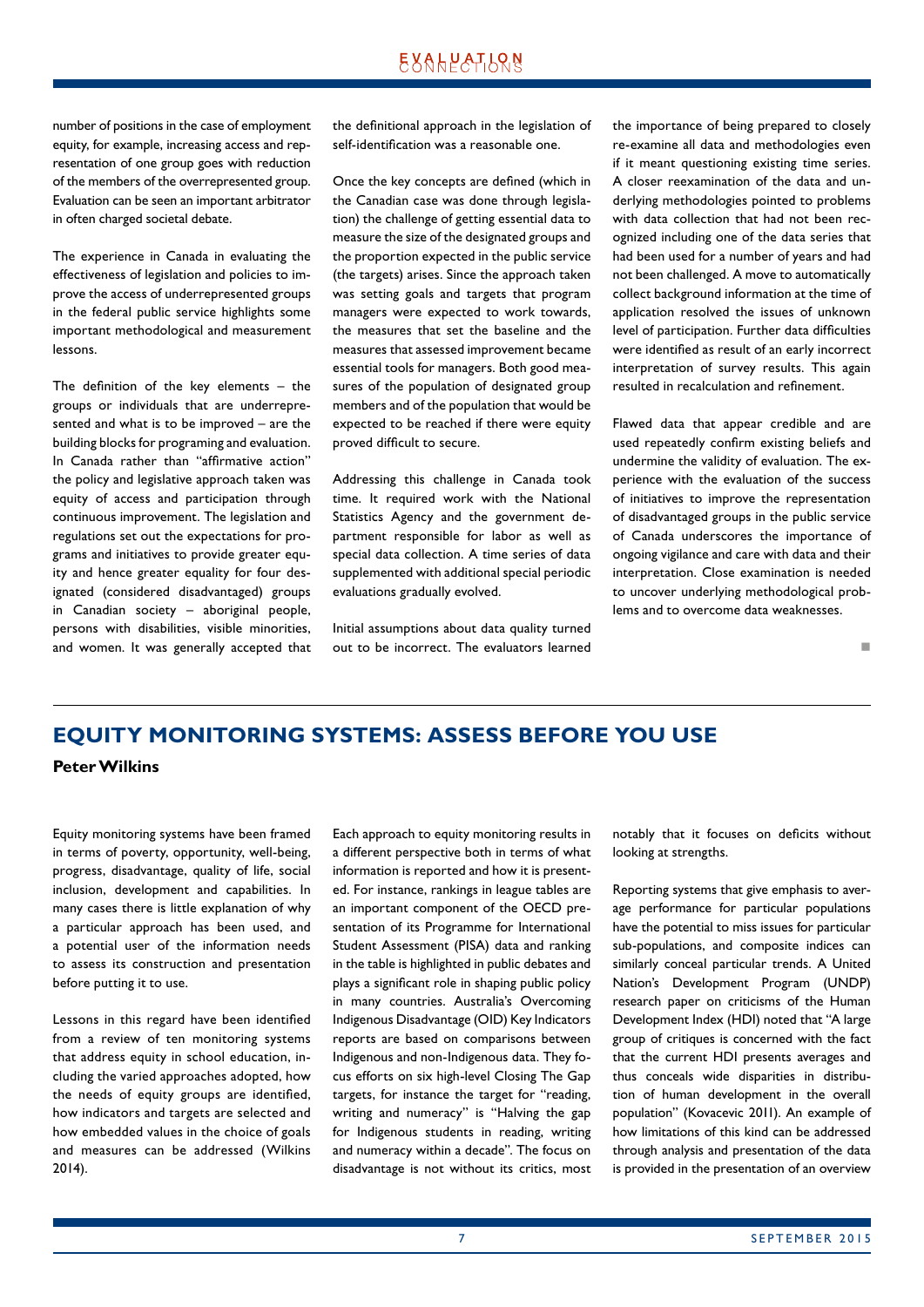<span id="page-7-0"></span>of headline well-being indicators in OECD countries as part of the Better Life Initiative, the OECD using what it terms "traffic-lights," these being for each indicator for each country an indication of whether the country is in the top two deciles, the bottom two deciles, or in the six intermediate deciles (OECD 2011).

The OECD "Your Better Life Index" addresses the problem of value judgements in the weighting of particular dimensions of well-being in its online service by enabling the user to give their own weight to each of the eleven dimensions involved and then produce information on their own country and make cross-country comparisons incorporating these personalized weightings (OECD 2012).

Values and technical judgement are also integrally involved in the selection of measures and indicators. Often, however, there is little explanation of the basis of indicator selection and how targets are set. An exception is the setting out of specific selection criteria by the OECD for its Better Life Initiative indicators. The OECD presents the case for individual indicators, which helps users to assess the appropriateness of each indicator (OECD 2011).

An innovative approach is evident in the Human Opportunity Index (HOI) developed by the World Bank for Latin America and the Caribbean that focuses on equal opportunities early in life, educational achievement being analyzed in terms of a component resulting from a set of predetermined circumstances (gender, mothers and fathers education, fathers occupation, and school location) and a second component encompassing individual efforts, talent, and luck. The HOI focuses on the ex-ante question how likely it is that children will fare well, in contrast to the Human Development Index ex-post focus on how well adults have fared. For instance, the HOI analysis provides insights into whether a girl's probability of completing the sixth grade at school (a predictor of higher education) is affected by her race, mother's literacy, or her father's salary (World Bank 2009).

Equity monitoring systems are an important means of making transparent the challenges and progress involved, and prompting questions that may warrant complementary evaluations. However, users of the monitoring information need to be vigilant about how the information is shaped and presented.

### **References**

Kovacevic, M. 2011. Review of HDI Critiques and Potential Improvements. Human Development Research Paper 2010/33. http:// hdr.undp.org/en/reports/global/hdr2010/ papers/HDRP\_2010\_33.pdf.

OECD 2011. How's Life? Measuring Well-Being. Paris: OECD.

OECD 2012. Measuring Well-Being and Progress. http://www.oecd.org/std/Measuring%20 Well-Being%20and%20Progress%20Brochure. pdf.

Wilkins, P. 2014. Monitoring Equity and the Evaluation of Equity Monitoring Systems. Speaking Justice to Power: Ethical and Methodological Challenges for Evaluators. K. Forss and M. Marra, Eds, Transaction Publishers.

World Bank. 2009. Measuring Inequality of Opportunities in Latin America and the Caribbean. http://siteresources.worldbank.org/ LACEXT/Resources/258553-1222276310889/ Book\_HOI.pdf.

# **USING THEORIES OF REACH TO ENHANCE A FOCUS ON EQUITY IN EVALUATIONS**

### **John Mayne**

Interventions often involve a number of different target groups whose behaviour and/ or well-being they hope to change, as well as other groups who may be affected by such targeting. Keeping track of the impacts and effects on these various groups may not be straightforward, especially as an evaluation progresses. It is easy in these circumstances to lose sight of (or pay insufficient attention to) key beneficiary groups. This note discusses an evaluation tool derived from theory of change concepts that can help evaluations and evaluators focus on and assess equity aspects of an intervention, and in particular the distribution of impacts and effects from interventions. The tool also provides a way to sensibly disaggregate more complex interventions.

Theories of change are standard tools for evaluators. The left side of Figure 1 illustrates a generic theory of change that has proven useful in a number of settings, showing a results chain from activities to reach to capacity development to behavioural change to direct benefits to livelihood changes, along with the associated causal link assumptions. (Mayne 2011; Mayne 2012).

For interventions involving activities aimed at influencing several different target groups (beneficiaries, institutions, organizations and partners), one approach would be to try and develop a theory of change that captures all these activities as they relate to various target groups and the resulting outcomes and impacts, thus identifying the links among the various pathways. However, developing and setting out such a model in other than as a general overview while helpful would be quite challenging, and the resulting complex theory of change model could become cumbersome and hard to work with, either for explaining the intervention or for helping design the evaluation.

Instead, and much more useful, would be to develop a results chain for each target or reach group with an accompanying theory of reach, recognizing that these theories of reach may interact with each other in bringing about the desired results (Mayne 2014).

A *reach group* is a group of common or similar individuals, partners, organizations and/or institutions whose behaviours the program is trying to influence. These include those whose livelihoods the intervention is trying to improve and others whose support is needed for this to be realized. A *reach chain*  is a model showing the links between the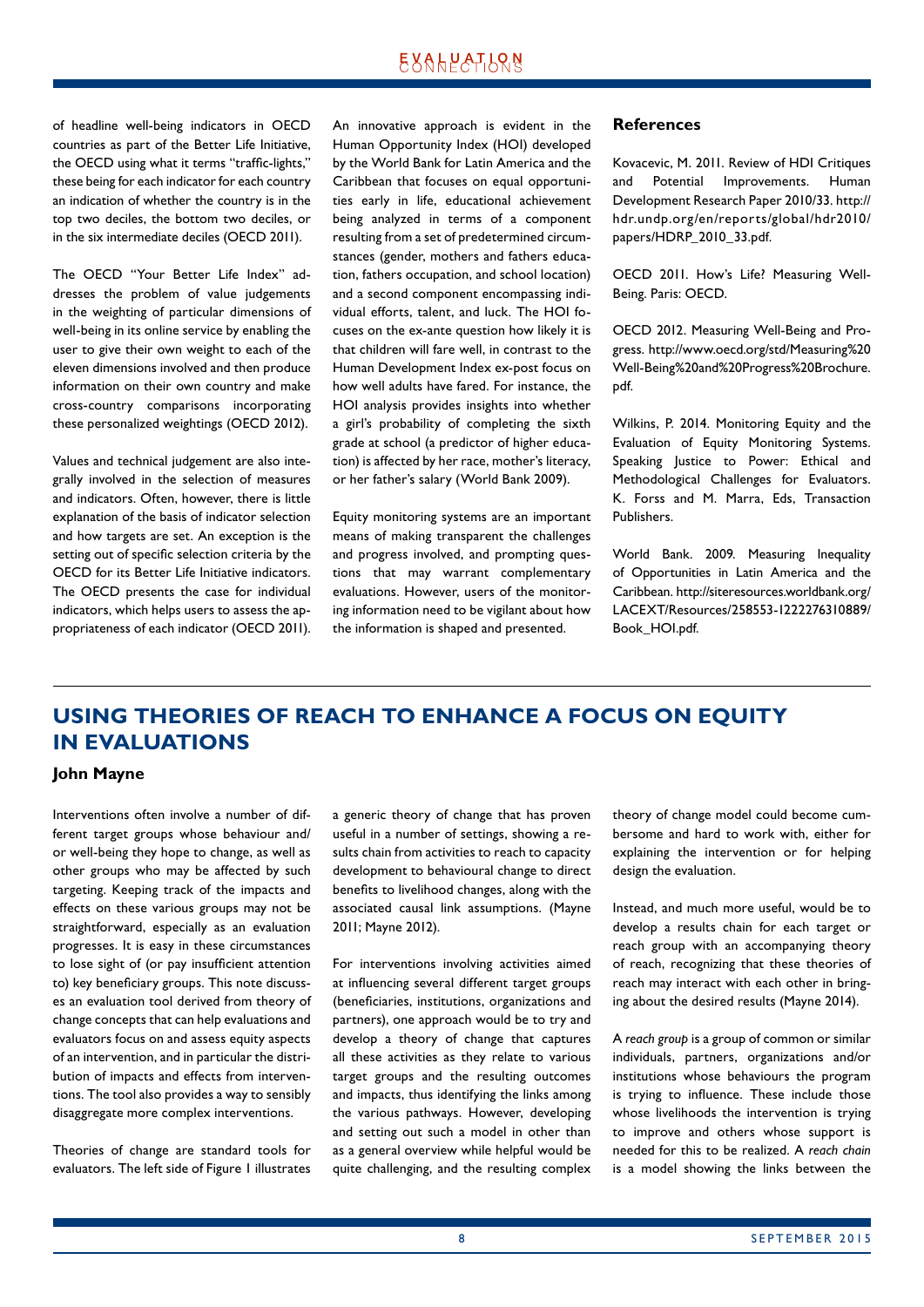activities undertaken by the intervention and the sequence of outcomes and impacts on a specific reach group.

Similarly, a *theory of reach* is a theory of change illustrating and describing how and why the activities undertaken are expected to (or have) lead to the realization of the desired results for a specific reach group. As indicated in Figure 1, theories of reach would be sub or nested theories of change within the larger intervention theory of change, focusing on a particular reach group. Developing and monitoring such theories of reach would focus attention on the reach groups of interest. Mayne (2014) discusses an example of an intervention aimed at improving education outcomes for girls through improves teacher training, where there is a special interest in the group of worst-off girls. Theories of reach could be developed for the teachers, for girls, for boys (to monitor unintended impacts) and for worst-off girls.

Complex sufficient interventions (Mayne 2014) aim to engage and influence relevant NGOs, civil societies, government actors and the private sector to ensure that an enabling environment for success is forthcoming, as well as the more traditional efforts to build the capacity of their reach groups. Thus, for example, providing training to women in cottage handicrafts will not lead to their betterment without availability of financial credit and working markets for the products, as well as supporting policies on small businesses and trade. Complex sufficient interventions are designed to address the various causal link assumptions in the intervention's theory of change so that the *collective* actions of the intervention actors and their partners are sufficient to bring about the desired benefits and impacts. Figure 1 illustrates a generic theory of change for such interventions.

When complex sufficient interventions are being evaluated and equity is an issue Figure 1 makes clear that there are quite a few nested theories of change (theories of reach for the different beneficiaries as well as for intermediaries one tries to influence) that could be usefully developed. As discussed, those for the worst-off reach groups would be particularly important to develop so as to monitor the extent to which the theory of reach is being realized. In this way, the distribution impacts and effects of the intervention would



Indicates a nested theory of reach for different target groups

be assessed. Such nested theories of change also provide a sensible way of disaggregating an otherwise quite complex intervention.

Reach chains and accompanying context and theories of reach can all be usefully encompassed in a reach story. A *reach story* describes what results an intervention has had on a specific reach or target group. It does not try to present a complete picture of the impacts of the intervention, nor how all results were brought about. It is, however, a very useful way to capture, track and discuss the effects of an intervention on, for example, worst-off groups. A reach story can also be an effective way to communicate the value judgements that underlie the evaluation, discuss the extent of participation by the reach group, and to raise the political issues around the distribution of impacts and effects

Issues of equity are rightly gaining increasing attention in interventions and hence in evaluation. Given this interest and focus, this article has suggested a way using theories of reach that focuses on reach for interventions and their evaluations to make sure that equity issues for key reach groups are "on the table", assessed and reacted to as interventions are implemented. Espinosa (2013: 180) argues

## **Figure 1: A Generic Theory of Change for a Complex Sufficient Intervention.**

that in development evaluations, "little or no attention is paid to how the development action impacts on women and on men and how it changes unequal gender relations." Developing and using theories of reach would go some way to addressing this gap.

### **References**

Espinosa, J. (2013). "Moving towards gendersensitive evaluation? Practices and challenges in international-development evaluation." Evaluation 19(2): 171–182.

Mayne, J. (2011). Contribution Analysis: Addressing Cause and Effect. Evaluating the Complex. R. Schwartz, K. Forss and M. Marra, Eds, Transaction Publishers: 53–96.

Mayne, J. (2012). "Contribution Analysis: Coming of Age?" Evaluation 18(3): 270–280.

Mayne, J. (2014). Using Theories of Reach to Enhance Equity Considerations in Evaluation. Speaking Justice to Power: Ethical and Methodological Challenges for Evaluators. K. Forss and M. Marra, Eds, Transaction Publishers.

n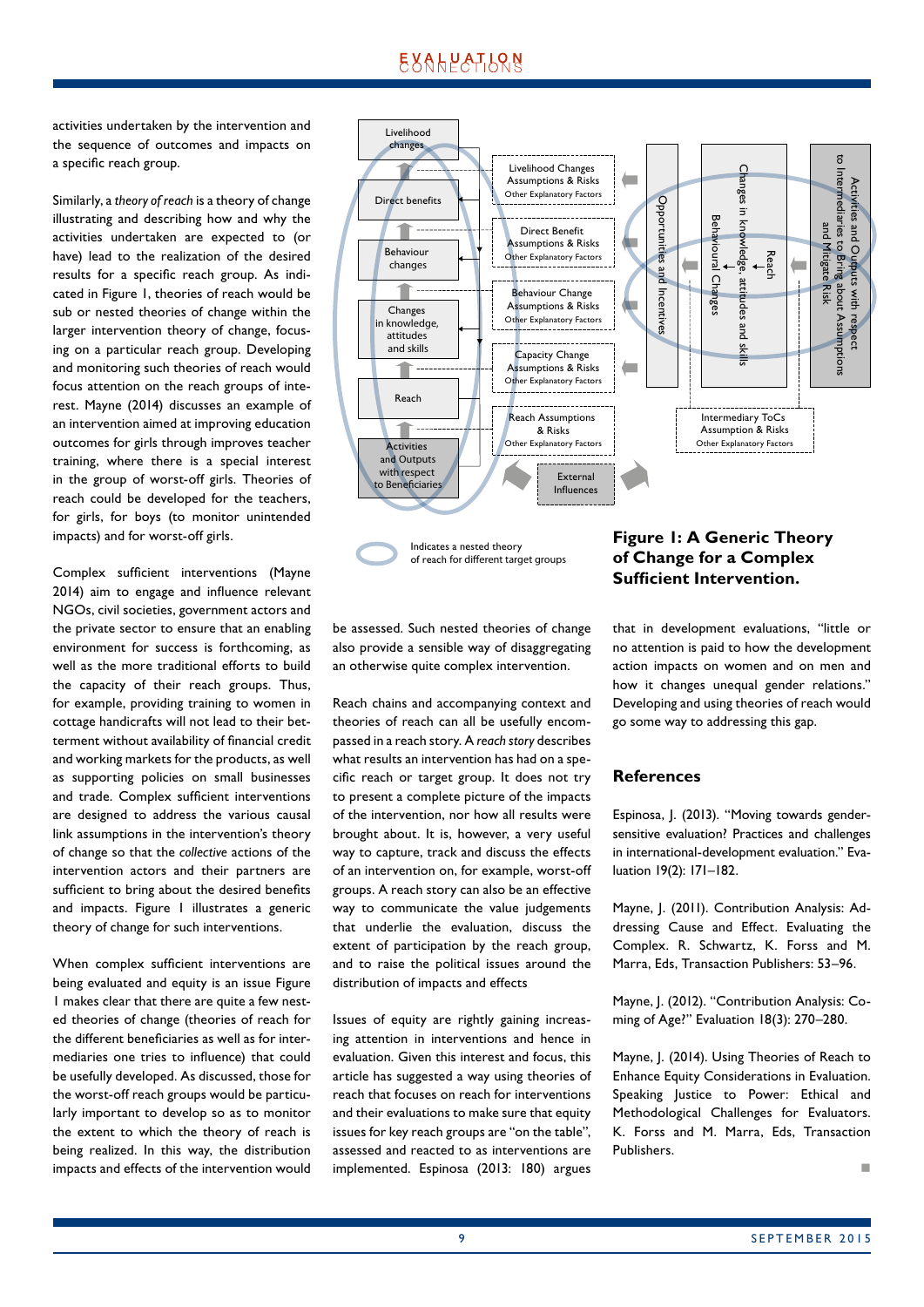# <span id="page-9-0"></span>**EVALUATING EQUITY IN A DEVELOPMENT CONTEXT**

**Eva Kløve**

Inequities and inequalities<sup>1</sup> are central to development problems. Yet these concepts are sometimes poorly understood, and reduced to a narrow focus on poor or marginalised groups. Inequities and inequalities exist through unjust power relations and discriminatory practices, and can be found in all segments of society. This has some important implications. First, equity should not be approached in a narrow manner. Second, equity is as relevant to economic development as it is to social development.

I start with the latter point. Neoclassical economics has claimed a trade-off between equity and efficiency, which is due to the alleged dulling of incentives created by a more equal distribution of output. Thus, equality and economic growth cannot be simultaneously achieved.

Over the years, distinguished economists, including Nobel laureates Amartya Sen and Joseph Stiglitz, have challenged this view. The Nordic countries have exemplified what is counter-intuitive to neoclassical thinking; following what would be seen as a recipe for serious economic trouble (Moene 2006). They have too small wage differences, too high and too progressive taxes, too large public sectors, too generous welfare states, and too strong unions. Yet these countries have achieved high growth, low unemployment, low inequality, and a fairly efficient allocation of resources. How come?

One of the key messages from recent research on Nordic experiences is that there is not always a trade-off between equality and efficiency: Certain policies, institutions and behaviours fit together and strengthen each other. "Under some institutional arrangements, equality and prosperity can work together and be mutually beneficial" (Baland et al 2009).

To mention two examples<sup>2</sup> where equity and economic development go hand in hand: First, in the 1960s Norway experienced increased female labour force participation. This raised the demand for public care for children and the elderly, which again made it possible for

**«No society can surely be flourishing and happy, of which the far greater part of the members are poor and miserable». Adam Smith**

more women to work. Second, wage coordination in the Norwegian labour market has brought wage compression, which again has led to political support for higher welfare spending. With higher welfare spending, effectively working as a minimum wage, comes higher wages for weak groups. This has reduced wage differences even further.

In these cases, the predictions of neoclassical economics have failed. Because much of the premise of development is based the same predictions, so has development.

So why is this relevant? Answering this question brings me to the first point raised above. In tackling inequity, the development community can sometimes be too preoccupied with how to best target the poor or the marginalised. However, such a narrow focus can lead to development programmes that are flawed and short-lived. In the Nordic experience, universalism has been an important principle. Universal social provisioning means that the entire population is the beneficiary as a basic right, in contrast to targeted provisioning which involves selecting a few "deserving" (Mkandawire 2005). In a human rights framework, citizens are entitled to universal human rights.

The arguments are equally relevant in a development context. In fact, universal systems can be the best – and most sustainable – way of reaching the poorest. Targeting is difficult, and costly. How do you define and identify the poorest? How do you measure their incomes or assets? How do you take into account that the most vulnerable today, might not be the most vulnerable tomorrow? Negative economic shocks, accentuated by climate change, are frequent amongst the poor. Often they send families just above the poverty line into permanent poverty. Narrow targeting could easily exclude such families. What perverse incentives does targeting create? Is it desirable to keep beneficiaries below a given incomethreshold, and how do you monitor that they do? Do you kick them out if they do not, knowing that this may well leave them worse off than before the programme started?

Universalism ensures objective targeting, if any, and is therefore likely to be less prone to corruption and perverse incentives. As found in a number of studies, universalism can also be key to ensuring long-term political support; a benefitting middle-class is more likely to be supportive<sup>3</sup>. This will be increasingly important as countries introduce private income taxes. Social insurance mechanisms such as social pensions or disability grants should of course be set at a level adapted to the national context. Affordability, however, is often a question of political will.

This understanding of equity as part of holistic social policies with implications for both social and economic development should provide the basis for how we think about evaluating equity.

Equity is not a bivariate factor that you either achieve or fail to achieve, and it can sometimes be hard to measure. This can make it complex to evaluate. It adds to the challenge that it can take time, sometimes years, to see the returns on social investments, so that costs can appear unreasonably high at the start of an intervention. Further, equity can be a politically sensitive issue, and the incentives may not be there or they may go in the opposite direction. There can also be deliberate discrimination of ethnic or minority groups, for instance by underfunding certain regions.

Equity is often seen more as a social issue than an economic one, with the consequence that evaluations of economic development do not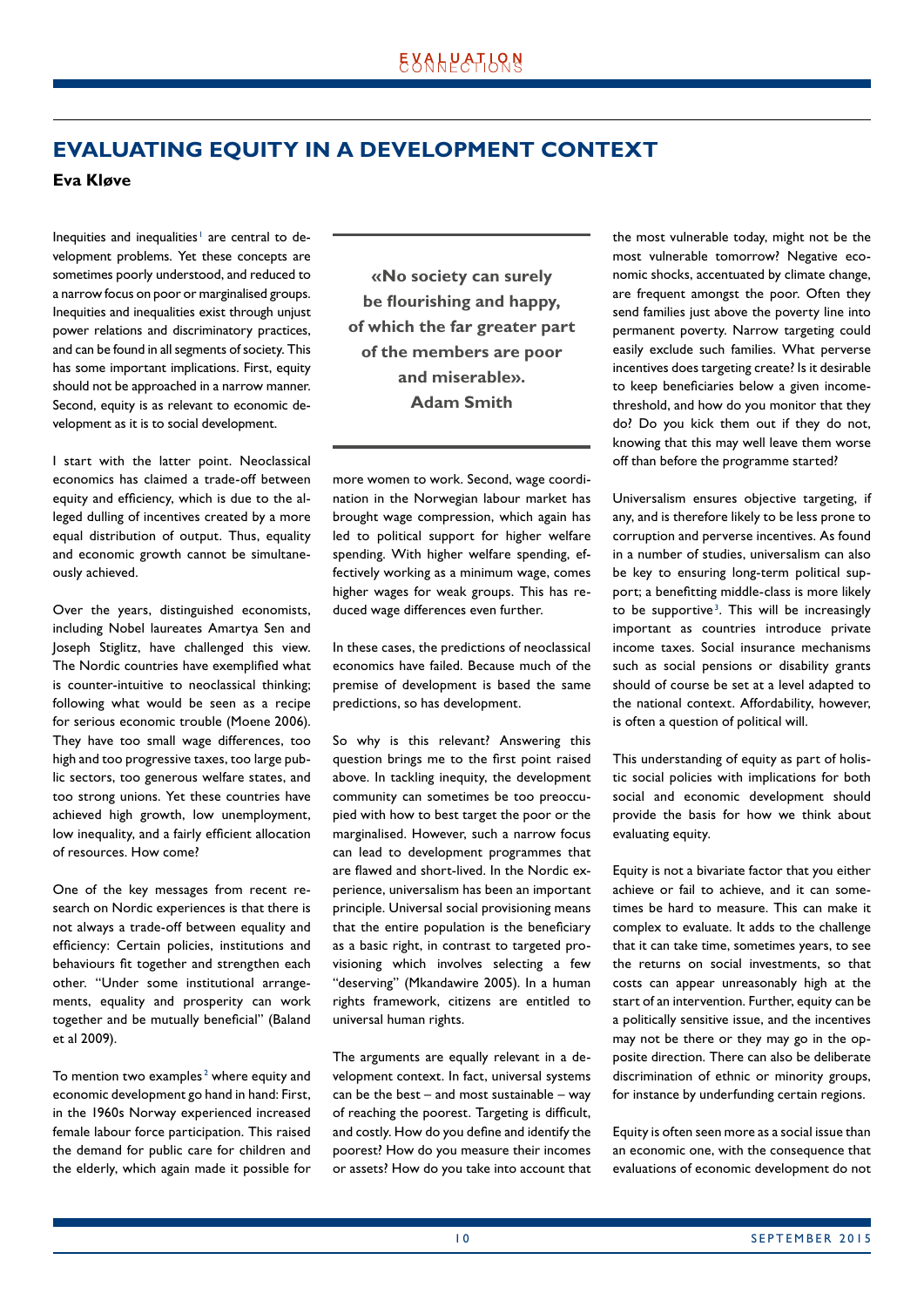## EXALPATLRN

assess equity, and evaluations of equity lack assessments of economic aspects. Evaluators should aim to understand the broader context of the evaluation object, which is often quite narrow in scope. Recently, some efforts have been made to integrate in particular equality into evaluation frameworks<sup>4</sup>. However, although these efforts include important points such as assessing the evaluability of equity in a programme and using sufficiently disaggregated data, they fail to acknowledge the need for holistic thinking.

Seeing development programmes in their larger contexts involves identifying synergies or trade-offs between policies, institutions and behaviours. Too narrow approaches risk neglecting social spillovers. A current interest in including unintended consequences of development programmes is a valuable step in such a direction. Another is the inclusion of systems-thinking in evaluations. This can be thought of as going beyond merely looking at a particular development programme, to study structures, patterns, norms and policies – and then identifying what can be controlled within the programme, and what cannot<sup>5</sup>.

To conclude; economic and social development cannot be seen as separate. Addressing and evaluating equity cannot be the sole province of either one or the other.

### **References**

Baland, R., K. Moene and J. Robinson (2009). Governance and Development. Chapter 69 in Rodrik, D. and M. Rozensweig, eds., Handbook of Development Economics, Volume 5. Elsevier BV.

Kushner, S. (2014). Democratic Evaluation and Equity Focused Evaluation: Cousins but not siblings. Evaluation Connections, European Evaluation Society, November 2014.

Mkandawire, T. (2005). Targeting and Universalism in Poverty Reduction, Social Policy and Development Programme Paper Number 23, United National Research Institute for Social Development, December 2005.

Moene, K (2006). "Equality, Social Organization, and Performance (ESOP), Confronting theory with Nordic lessons". Downloaded from http://www.sv.uio.no/ esop/english/about/reports/plans-reports/ The%20CoE%20Application.

4. It makes sense to see equity through a human rights lens, as the key principles of a human rights based approach provide a useful entry-point to assessing equity. These principles are participation, accountability, non-discrimination, human dignity, transparency, empowerment and rule of law.

5. See for example http://www.insites.org/evaluations-and-resources/systems-thinking-in-evaluation.

n

<sup>1.</sup> Equity and inequality are understood differently in different context, but it is common to interpret equity as "equality of opportunities", and "equality" as "equality of outcomes". UNICEF states that "Equity-focused policies do not aim to eliminate all differences so that everyone has the same level of income, health or education. They aim at eliminating unfair and avoidable circumstances that deprive individuals of their rights". 2. From Moene (2006).

<sup>3.</sup> For references, see Mkandawire (2005).